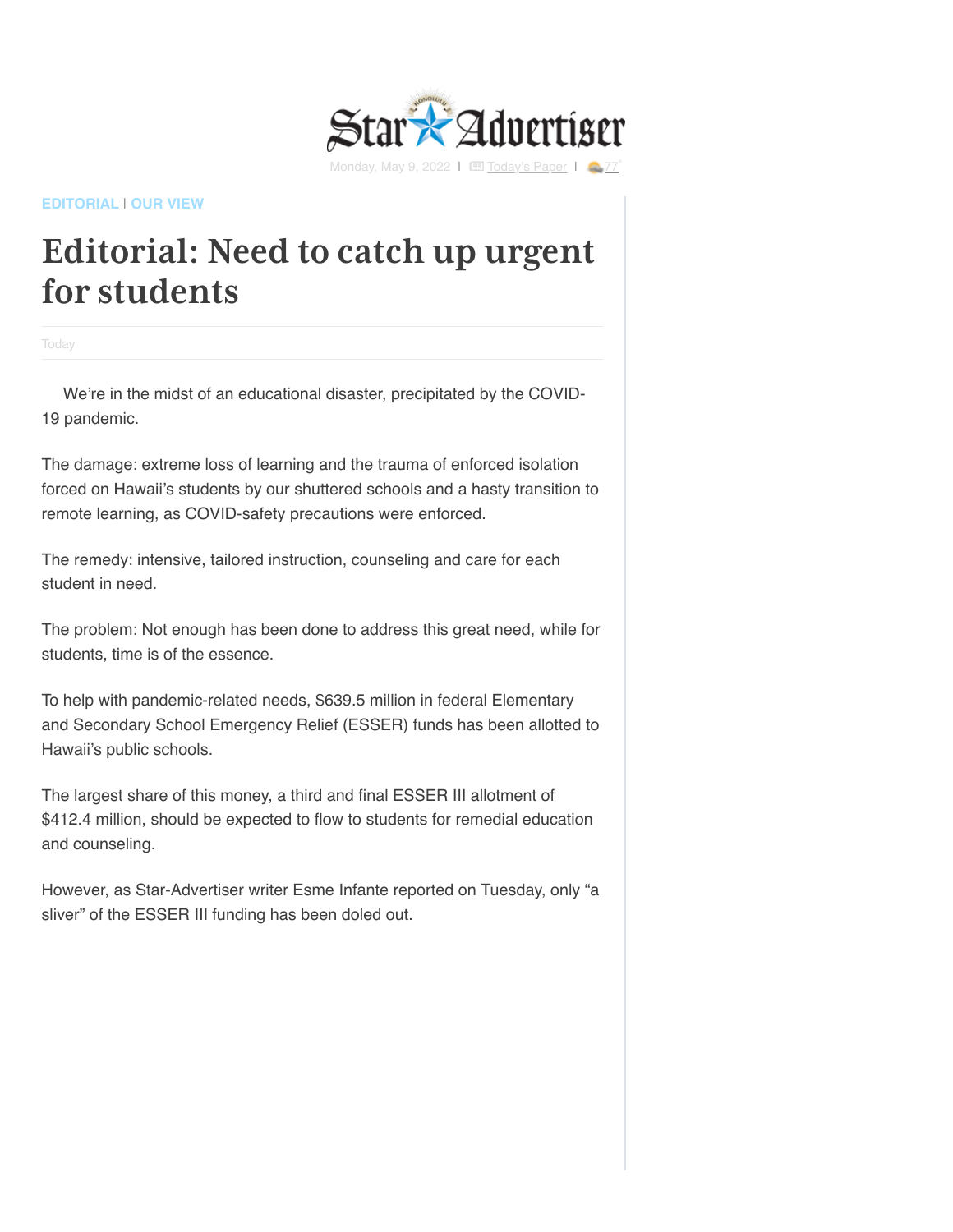To underscore the urgency, ESSER funding comes with use-it-or-lose-it deadlines. What Hawaii schools have not spent of the \$412.5 million in ESSER III allocation runs out in September 2024.

Educators are well aware of the learning losses facing a majority of the islands' 171,000 public school students. This year, 52.9% of elementary students and 61.3% of middle school students tested one grade or more below their grade level in English. In math, 60.5% of elementary students and 62.3% of middle school students tested one grade or more below their grade level.

The testing took place in the first half of this academic year, making it clear that students have not recovered from the damage done by COVID, and academic services to date have not repaired the problems.

Distribution of federal ESSER III funding was authorized in August. In the meantime, a COVID-19 delta variant surge and the start of the omicron variant wave coincided with the second quarter of the 2021-2022 school year, from Oct. 18 to Dec. 17, causing teacher absences and disruption.



Nonetheless, it's disturbing to hear from Lisa Morrison, an arts and communications teacher at Maui High School and public school parent, that "we have not seen at the school level any difference (academically) since the

ESSER funds were approved for schools to use," as she testified on April 21 before the state Board of Education.

At her Maui school, Morrison said, "in terms of academics, there's been no change. We're not getting any tutoring services. We're not getting any extra support."

That is unacceptable. Hawaii's struggling students need extra help, now.

While it's understandable that Hawaii's schools have not spent all of the ESSER III pandemic-funding allotment — and shouldn't, since it is available until Sept. 30, 2024 — there should be some substantial progress by now, as well as a transparent plan in place to remedy this crisis. It should clearly articulate how the students most harmed by the COVID shutdown will be served.